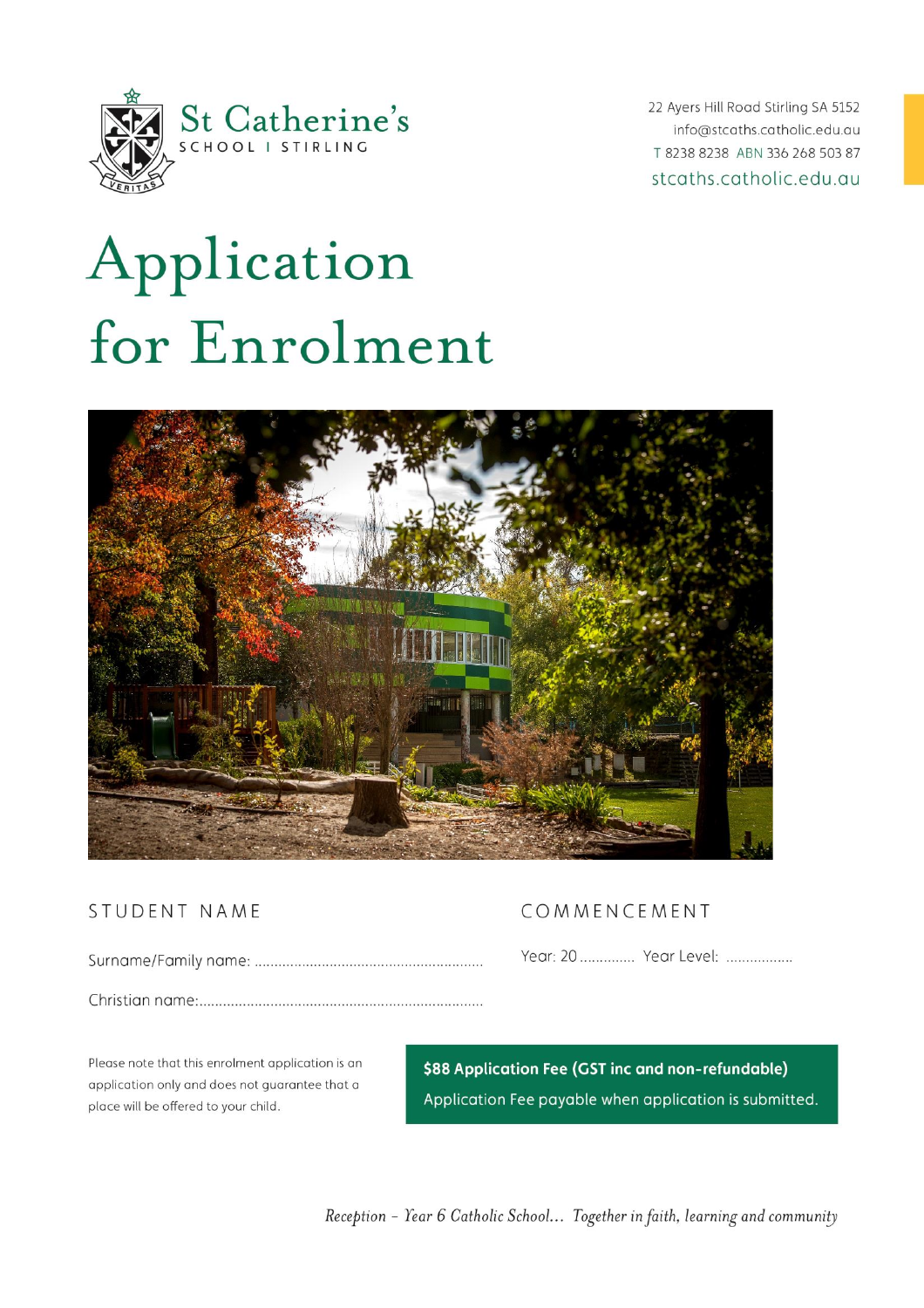| <b>FAMILY DETAIL</b>                                                                                                                                                    |           | Mother/Parent1/Guardian1                                       |  |           |              |                                           | Father/Parent2/Guardian 2         |  |  |
|-------------------------------------------------------------------------------------------------------------------------------------------------------------------------|-----------|----------------------------------------------------------------|--|-----------|--------------|-------------------------------------------|-----------------------------------|--|--|
| Title                                                                                                                                                                   |           | Mr Mrs Ms Miss Dr (Please circle)                              |  |           |              |                                           | Mr Mrs Ms Miss Dr (Please circle) |  |  |
| <b>Family Name</b>                                                                                                                                                      |           |                                                                |  |           |              |                                           |                                   |  |  |
| <b>Given Name</b>                                                                                                                                                       |           |                                                                |  |           |              |                                           |                                   |  |  |
| Date of Birth                                                                                                                                                           |           |                                                                |  |           |              |                                           |                                   |  |  |
| <b>Employer and Occupation</b>                                                                                                                                          |           |                                                                |  |           |              |                                           |                                   |  |  |
| If not employed, do you receive a government benefit? YES                                                                                                               |           |                                                                |  | <b>NO</b> | (Circle one) |                                           |                                   |  |  |
| <b>Telephone Numbers</b>                                                                                                                                                | Home/Work | H                                                              |  | W         |              | H                                         | W                                 |  |  |
|                                                                                                                                                                         | Mobile    | М                                                              |  |           |              | M                                         |                                   |  |  |
|                                                                                                                                                                         | Email     | Ε                                                              |  |           |              | E                                         |                                   |  |  |
| Country of Birth                                                                                                                                                        |           |                                                                |  |           |              |                                           |                                   |  |  |
| Date of arrival in Australia<br>(if applicable)                                                                                                                         |           |                                                                |  |           |              |                                           |                                   |  |  |
| Cultural background                                                                                                                                                     |           |                                                                |  |           |              |                                           |                                   |  |  |
| Religion                                                                                                                                                                |           |                                                                |  |           |              |                                           |                                   |  |  |
| Main language spoken at home                                                                                                                                            |           |                                                                |  |           |              |                                           |                                   |  |  |
| <b>Residential status:</b>                                                                                                                                              |           | Permanent □ Temporary □ length of stay                         |  |           |              | Permanent □ Temporary □ length of stay    |                                   |  |  |
| Visa                                                                                                                                                                    |           | Visa Type<br>Visa Number<br>Date granted:                      |  |           |              | Visa Type<br>Visa Number<br>Date granted: |                                   |  |  |
| <b>Residential Address</b>                                                                                                                                              |           |                                                                |  |           |              |                                           |                                   |  |  |
|                                                                                                                                                                         |           |                                                                |  |           |              |                                           |                                   |  |  |
| Postal Address (if different)                                                                                                                                           |           |                                                                |  |           |              |                                           |                                   |  |  |
|                                                                                                                                                                         |           |                                                                |  |           |              |                                           |                                   |  |  |
| Living with child                                                                                                                                                       |           | YES, full-time $\square$ YES, part-time $\square$ NO $\square$ |  |           |              | YES, full-time □ YES, part-time □ NO □    |                                   |  |  |
| Family Court or other relevant Court Order/Intervention Order or Parenting Plan<br>YES / NO (Circle one)<br>(if YES, please provide a copy of that order to the school) |           |                                                                |  |           |              |                                           |                                   |  |  |

*Information included in the following section will, if your application is successful, be required by the Australian Government as part of the School's statistical reporting requirements.*

#### *Occupation*

*(Please select the appropriate parental occupation group from the attached list and place the group number in the box.)*

• *If the person is not current in paid work but has had a job in the last 12 months or has retired in the last 12 months, please use the person's last occupation*

*If the person has not been in paid work in the last 12 months, enter '8' in the box.*

What is the occupation group of the mother/parent 1/guardian 1?

What is the occupation group of the father/parent 2/guardian 2?

#### **GLOSSARY**

#### *Occupation Group*

Group 1: Senior Management in large business organisation, government administration and defence, and qualified professionals Group 2: Other business managers, art/media/sportsperson and associate professionals

Group 3: Tradesmen/women, clerks and skilled offices, sales and service staff

Group 4: Machine Operators, hospitality staff, assistants, labourers and related workers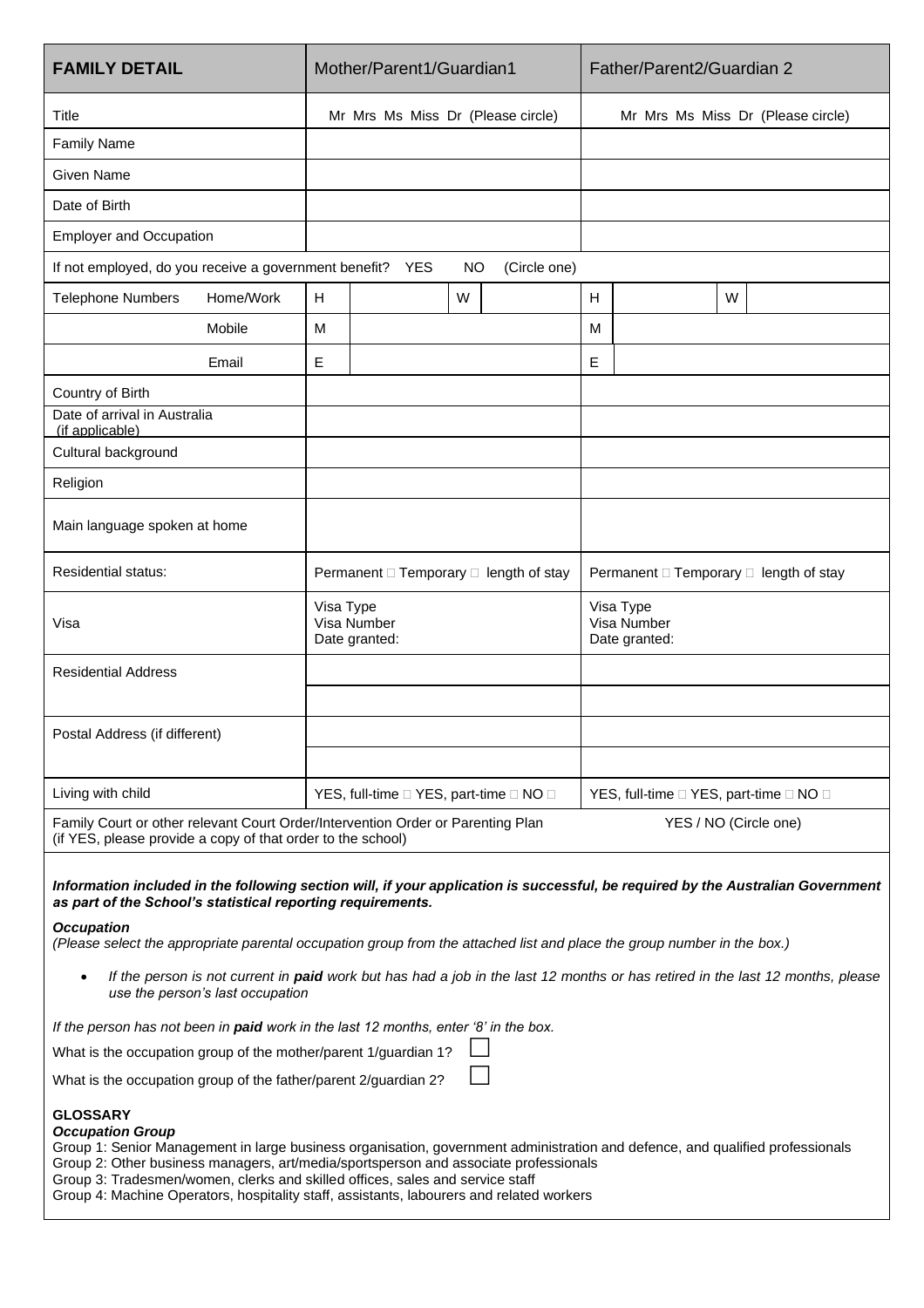| <b>Language Other than English</b>                                                                                                                              |                                                                                                                                                                           |  |  |  |  |  |
|-----------------------------------------------------------------------------------------------------------------------------------------------------------------|---------------------------------------------------------------------------------------------------------------------------------------------------------------------------|--|--|--|--|--|
| Does the mother/parent1/guardian1 speak a language other than English at home?                                                                                  |                                                                                                                                                                           |  |  |  |  |  |
| (If more than one language, indicate the one that is spoken most often).                                                                                        |                                                                                                                                                                           |  |  |  |  |  |
| English Only                                                                                                                                                    |                                                                                                                                                                           |  |  |  |  |  |
|                                                                                                                                                                 |                                                                                                                                                                           |  |  |  |  |  |
|                                                                                                                                                                 | Does the father/parent 2/guardian 2 speak a language other than English at home?                                                                                          |  |  |  |  |  |
|                                                                                                                                                                 | (If more than one language, indicate the one that is spoken most often).                                                                                                  |  |  |  |  |  |
| No, English Only                                                                                                                                                |                                                                                                                                                                           |  |  |  |  |  |
|                                                                                                                                                                 |                                                                                                                                                                           |  |  |  |  |  |
| <b>Parental school education</b>                                                                                                                                |                                                                                                                                                                           |  |  |  |  |  |
|                                                                                                                                                                 | What is the highest year of primary or secondary school the mother/parent 1/guardian 1 has completed?                                                                     |  |  |  |  |  |
|                                                                                                                                                                 | (For persons who have never attended school, mark 'Year 9 or equivalent or below'.) Mark one box only                                                                     |  |  |  |  |  |
|                                                                                                                                                                 |                                                                                                                                                                           |  |  |  |  |  |
|                                                                                                                                                                 |                                                                                                                                                                           |  |  |  |  |  |
|                                                                                                                                                                 |                                                                                                                                                                           |  |  |  |  |  |
|                                                                                                                                                                 |                                                                                                                                                                           |  |  |  |  |  |
|                                                                                                                                                                 |                                                                                                                                                                           |  |  |  |  |  |
|                                                                                                                                                                 | What is the highest year of primary or secondary school the father/parent 2/guardian 2 has completed?                                                                     |  |  |  |  |  |
| (For persons who have never attended school, mark 'Year 9 or equivalent or below'.) Mark one box only                                                           |                                                                                                                                                                           |  |  |  |  |  |
|                                                                                                                                                                 |                                                                                                                                                                           |  |  |  |  |  |
|                                                                                                                                                                 |                                                                                                                                                                           |  |  |  |  |  |
|                                                                                                                                                                 |                                                                                                                                                                           |  |  |  |  |  |
|                                                                                                                                                                 |                                                                                                                                                                           |  |  |  |  |  |
|                                                                                                                                                                 |                                                                                                                                                                           |  |  |  |  |  |
| <b>Parental non-school education</b>                                                                                                                            |                                                                                                                                                                           |  |  |  |  |  |
|                                                                                                                                                                 | What is the level of the <i>highest</i> qualification the mother/parent 1/guardian 1 has completed? Mark one box only                                                     |  |  |  |  |  |
|                                                                                                                                                                 |                                                                                                                                                                           |  |  |  |  |  |
|                                                                                                                                                                 |                                                                                                                                                                           |  |  |  |  |  |
| Certificate I to IV (including trade certificate)                                                                                                               |                                                                                                                                                                           |  |  |  |  |  |
|                                                                                                                                                                 |                                                                                                                                                                           |  |  |  |  |  |
|                                                                                                                                                                 |                                                                                                                                                                           |  |  |  |  |  |
| What is the level of the <i>highest</i> qualification the father/parent 2/guardian 2 has completed? Mark one box only                                           |                                                                                                                                                                           |  |  |  |  |  |
|                                                                                                                                                                 |                                                                                                                                                                           |  |  |  |  |  |
|                                                                                                                                                                 |                                                                                                                                                                           |  |  |  |  |  |
| Certificate I to IV (including trade certificate)                                                                                                               |                                                                                                                                                                           |  |  |  |  |  |
|                                                                                                                                                                 |                                                                                                                                                                           |  |  |  |  |  |
| <b>GLOSSARY</b>                                                                                                                                                 |                                                                                                                                                                           |  |  |  |  |  |
| Includes Postgraduate Degree, Masters Degree, Graduate Diploma, Graduate Certificate,<br>Bachelor degree<br>Bachelor Degree (with Honours) and Bachelor Degree. |                                                                                                                                                                           |  |  |  |  |  |
| Certificate I to IV (including<br>trade certificate)                                                                                                            | Includes Certificate I, Certificate II, Certificate III, Certificate IV, Trade Certificate, Advanced<br>Certificate, Apprenticeship Certificate, Traineeship Certificate. |  |  |  |  |  |
| Diploma/Advanced diploma                                                                                                                                        | Includes Advanced Diploma, Associate Degree and Diploma.                                                                                                                  |  |  |  |  |  |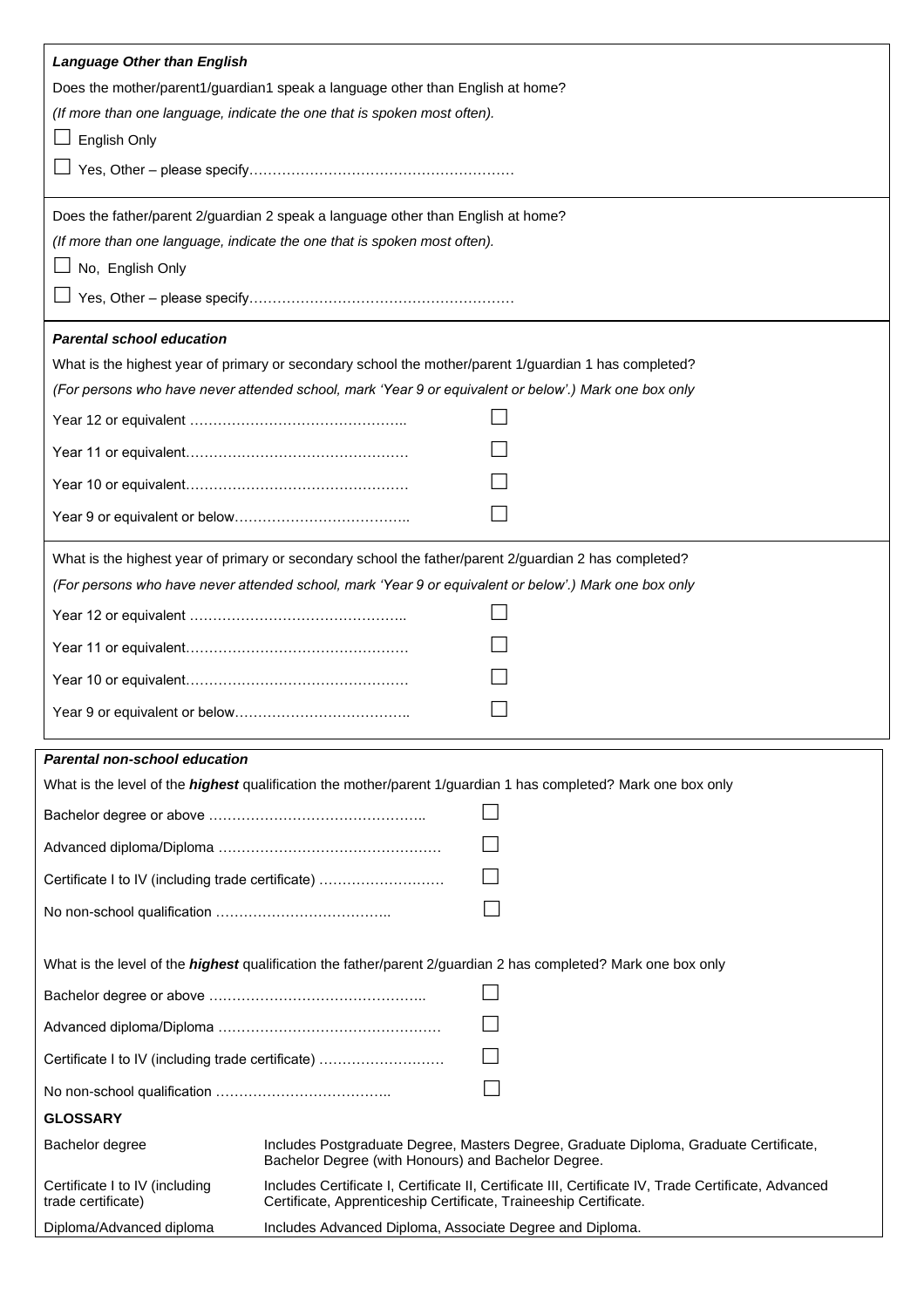| <b>STUDENT DETAIL</b>                                                                                 |        |                         |                                           |                          |       |                          |                                           |               |  |
|-------------------------------------------------------------------------------------------------------|--------|-------------------------|-------------------------------------------|--------------------------|-------|--------------------------|-------------------------------------------|---------------|--|
| <b>Family Name</b>                                                                                    |        |                         | Given Name/s                              |                          |       | <b>Preferred Name</b>    |                                           |               |  |
| Male / Female (Circle)                                                                                |        | Birth date:<br>$\prime$ |                                           | Beginning Date: Year     |       | Term                     |                                           | Year<br>Level |  |
| Address (Please note: where parents are separated, state the address where the child mostly resides): |        |                         |                                           |                          |       |                          |                                           |               |  |
|                                                                                                       |        |                         |                                           |                          |       |                          |                                           |               |  |
|                                                                                                       |        |                         |                                           |                          |       |                          |                                           |               |  |
| Is your child of Aboriginal or Torres Strait Islander Origin?                                         |        |                         |                                           |                          |       |                          |                                           |               |  |
|                                                                                                       |        |                         |                                           |                          |       |                          |                                           |               |  |
| <b>VISA INFORMATION</b> (if applicable)                                                               |        |                         |                                           |                          |       |                          |                                           |               |  |
| Visa                                                                                                  |        |                         | Visa Type<br>Visa Number<br>Date granted: |                          |       |                          | Visa Type<br>Visa Number<br>Date granted: |               |  |
| Does your child speak a language other than English at home?                                          |        |                         |                                           |                          |       |                          |                                           |               |  |
| (If more than one language, indicate the one that is spoken most often).                              |        |                         |                                           |                          |       |                          |                                           |               |  |
|                                                                                                       |        |                         |                                           |                          |       |                          |                                           |               |  |
|                                                                                                       |        |                         |                                           |                          |       |                          |                                           |               |  |
| Country of Birth<br>Australia                                                                         |        |                         | United Kingdom                            |                          |       |                          |                                           |               |  |
| New Zealand                                                                                           |        |                         | South Africa                              |                          |       |                          |                                           |               |  |
| Philippines                                                                                           |        |                         | Vietnam                                   |                          |       |                          |                                           |               |  |
| United States of America                                                                              |        |                         | Bosnia and Herzegovina                    |                          |       |                          |                                           |               |  |
| Thailand                                                                                              |        |                         |                                           |                          | China |                          |                                           |               |  |
|                                                                                                       |        |                         |                                           |                          |       |                          |                                           |               |  |
| First enrolled in a school in Australia:<br>$\frac{1}{2}$                                             |        |                         |                                           |                          |       |                          |                                           |               |  |
| <b>RELIGIOUS AFFLIATION</b>                                                                           |        |                         |                                           |                          |       |                          |                                           |               |  |
| <b>Religion:</b>                                                                                      |        |                         | <b>Present Parish:</b>                    |                          |       |                          |                                           |               |  |
| <b>Sacraments</b>                                                                                     | Parish | <b>Date</b>             | <b>Sacraments</b>                         |                          |       | Parish                   |                                           | <b>Date</b>   |  |
| <b>Baptism</b>                                                                                        |        |                         | Reconciliation                            |                          |       |                          |                                           |               |  |
| Confirmation                                                                                          |        | Eucharist               |                                           |                          |       |                          |                                           |               |  |
| PREVIOUS SCHOOLING Previous Schools and Pre-schools (include Kindergarten up to present time)         |        |                         |                                           |                          |       |                          |                                           |               |  |
| 1                                                                                                     |        | From                    | $\sqrt{ }$<br>$\prime$                    |                          | to    | $\sqrt{ }$<br>$\sqrt{2}$ |                                           |               |  |
| 2                                                                                                     |        | From                    | $\prime$<br>$\prime$                      |                          | to    | $\sqrt{ }$<br>$\prime$   |                                           |               |  |
| 3                                                                                                     |        |                         | From                                      | $\prime$<br>$\prime$     |       | to                       | $\sqrt{2}$<br>$\prime$                    |               |  |
| 4                                                                                                     |        |                         | From                                      | $\prime$<br>$\prime$     |       | to                       | $\prime$<br>$\prime$                      |               |  |
| 5                                                                                                     |        |                         | From                                      | $\sqrt{2}$<br>$\sqrt{2}$ |       | to                       | $\sqrt{2}$<br>$\sqrt{2}$                  |               |  |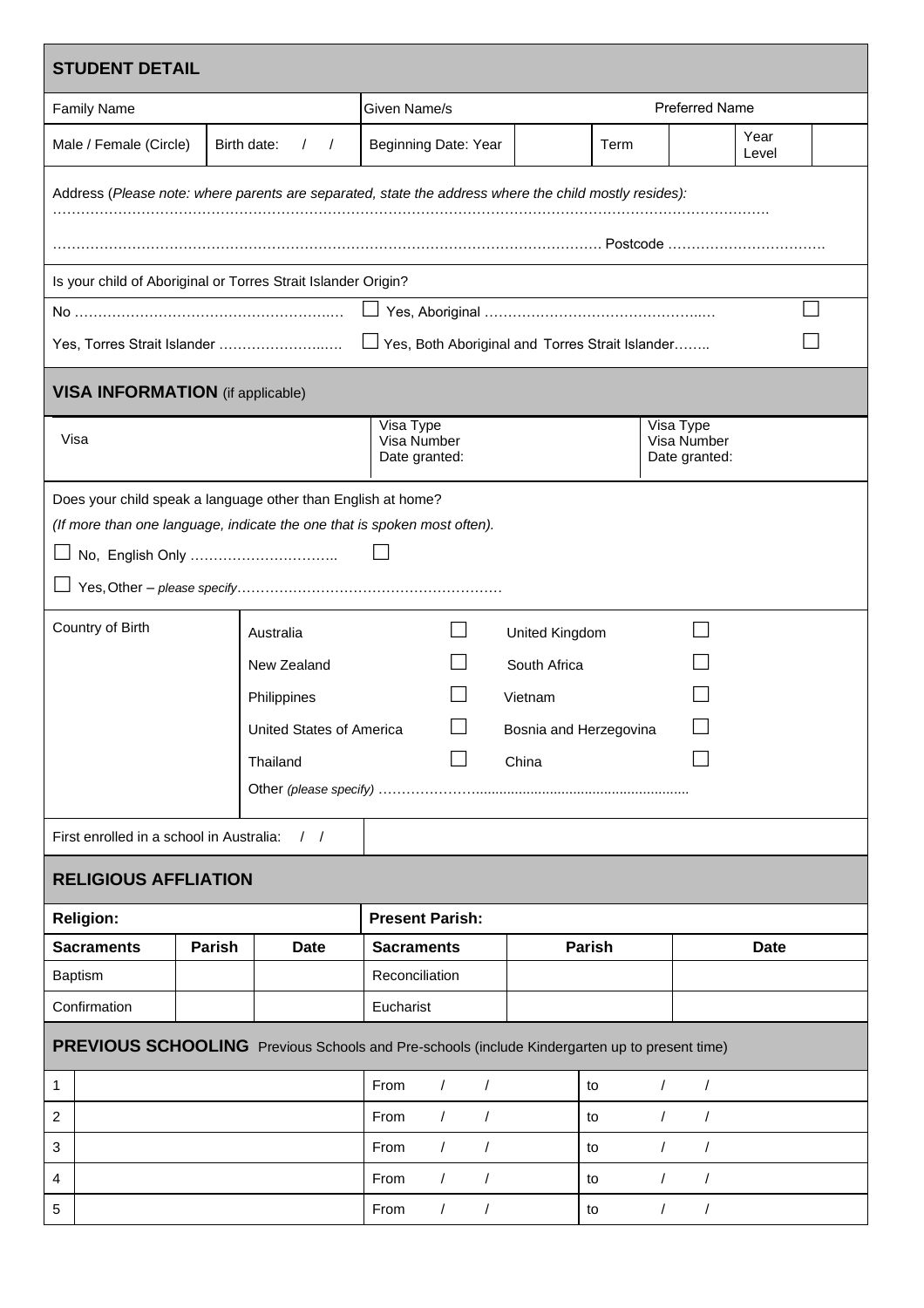| <b>SIBLING INFORMATION</b>                                                                                                                       |                                                   |                                                                                             |                        |  |                                                                                                                                                     |          |  |  |  |
|--------------------------------------------------------------------------------------------------------------------------------------------------|---------------------------------------------------|---------------------------------------------------------------------------------------------|------------------------|--|-----------------------------------------------------------------------------------------------------------------------------------------------------|----------|--|--|--|
| OTHER CHILDREN IN THE FAMILY                                                                                                                     |                                                   |                                                                                             | $D$ of $B$             |  | School attending                                                                                                                                    | Yr level |  |  |  |
|                                                                                                                                                  |                                                   |                                                                                             |                        |  |                                                                                                                                                     |          |  |  |  |
|                                                                                                                                                  |                                                   |                                                                                             |                        |  |                                                                                                                                                     |          |  |  |  |
|                                                                                                                                                  |                                                   |                                                                                             |                        |  |                                                                                                                                                     |          |  |  |  |
| <b>ADDITIONAL NEEDS AND CONSIDERATIONS FOR STUDENTS</b>                                                                                          |                                                   |                                                                                             |                        |  |                                                                                                                                                     |          |  |  |  |
| <b>Learning Needs</b>                                                                                                                            | Speech Disorder                                   | Asperger's Syndrome or Autism<br>Attention Deficit Disorder (ADD)<br>Other (please Specify) |                        |  | Asperger's Syndrome or Autism<br>Emotional or behavioural disturbances<br>with hyperactivity (ADHD)<br>WITH Oppositional Defiance Disorder<br>(ODD) |          |  |  |  |
| Has your child been assisted by a<br>specialist service?                                                                                         | Speech Pathologist<br>Psychiatrist<br>Audiologist |                                                                                             | Other (please Specify) |  | <b>Occupational Therapist</b><br>Psychologist<br>Optometrist                                                                                        |          |  |  |  |
| child<br>attended<br>Has<br>your<br>any<br>specialised agencies, special schools,<br>units or centres?                                           | $\vert \ \ \vert$<br><b>No</b>                    |                                                                                             |                        |  |                                                                                                                                                     |          |  |  |  |
| Physical Impairments                                                                                                                             | <b>Physical Disability</b><br>Vision Impairment   |                                                                                             |                        |  | Hearing Impairment<br>Other (please specify)                                                                                                        |          |  |  |  |
| <b>Physical Disability</b><br><b>Medical Conditions</b><br>Vision Impairment<br>$\Box$ Allergies                                                 |                                                   |                                                                                             |                        |  | <b>Diabetes</b><br>Epilepsy<br>Other (please specify)                                                                                               |          |  |  |  |
| Has your child ever been suspended<br>from school, expelled or refused<br>⊔<br>No<br>admission<br>another<br>school?<br>to                       |                                                   |                                                                                             |                        |  |                                                                                                                                                     |          |  |  |  |
| Is there any other information that the<br>school should be aware of in order to<br>⊔<br>No<br>meet your child's educational needs?              |                                                   |                                                                                             |                        |  |                                                                                                                                                     |          |  |  |  |
| We consent to the School obtaining<br>information about our child, where<br>No<br>necessary, from previous schools or<br>agencies/professionals. |                                                   |                                                                                             |                        |  |                                                                                                                                                     |          |  |  |  |
| Does your child have any special<br>achievements,<br>talents?<br><b>No</b>                                                                       |                                                   |                                                                                             |                        |  |                                                                                                                                                     |          |  |  |  |
| <b>ADDITIONAL CONSENTS</b>                                                                                                                       |                                                   |                                                                                             |                        |  |                                                                                                                                                     |          |  |  |  |
| I consent to my basic family details (name and telephone number) being revealed to:                                                              |                                                   |                                                                                             |                        |  |                                                                                                                                                     |          |  |  |  |
| <b>State Dental Clinic</b><br>٠                                                                                                                  |                                                   |                                                                                             | YES / NO               |  |                                                                                                                                                     |          |  |  |  |
| Local Parish for Pastoral Support & Thanksgiving campaigns<br>٠                                                                                  |                                                   |                                                                                             |                        |  |                                                                                                                                                     | YES / NO |  |  |  |
| St Catherine's Playgroup program - Forest Friends<br>٠                                                                                           |                                                   |                                                                                             |                        |  |                                                                                                                                                     |          |  |  |  |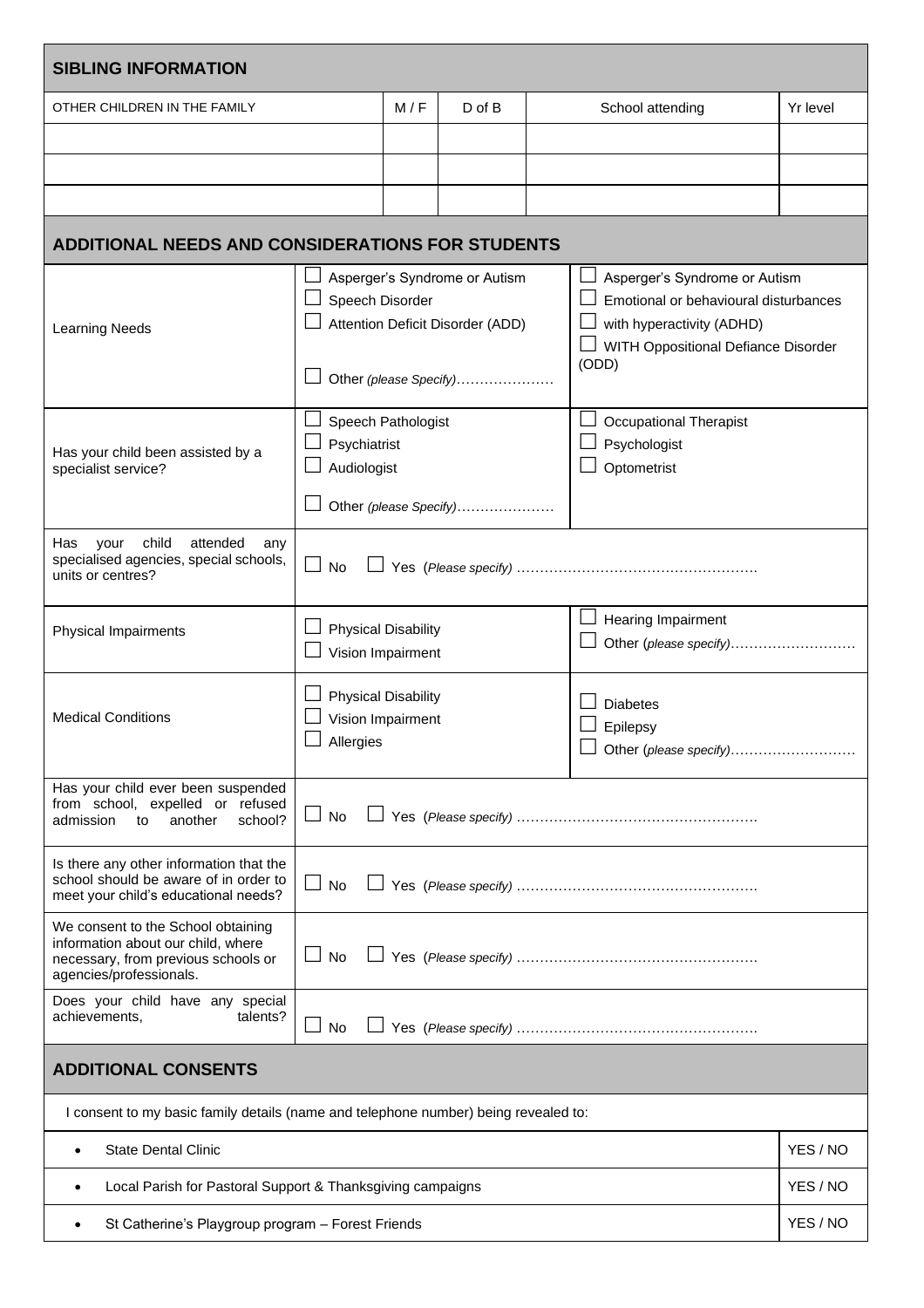## **PRIVACY INFORMATION**

- 1. The School collects personal information, including sensitive information about students and parents or guardians before and during the course of a student's enrolment at the School. This may be in writing or in the course of conversations. The primary purpose of collecting this information is to enable the School to provide schooling to the pupil and to enable them to take part in all the activities of the School.
- 2. Some of the information we collect is to satisfy the School's legal obligations, particularly to enable the School to discharge its duty of care.
- 3. Laws governing or relating to the operation of a school require certain information to be collected and disclosed. These include relevant Education Acts, and Public Health and Child Protection laws.
- 4. Health information about students is sensitive information within the terms of the Australian Privacy Principles under the Privacy Act. We may ask you to provide medical reports about students from time to time.
- 5. The School from time to time discloses personal and sensitive information to others for administrative and educational purposes, including to facilitate the transfer of a pupil to another school. This includes to other schools, government departments, the Catholic Education Office, the South Australian Commission for Catholic Schools, the School's local diocese and the parish, Schools within other Dioceses, medical practitioners, and people providing services to the School, including specialist visiting teachers, sports coaches, volunteers and counsellors.
- 6. Personal information collected from students is regularly disclosed to their parents or guardians.
- 7. In situations where parents are separated, it is the policy of the School to release school reports to the mother and father of the student upon request. It is also our policy to allow both mother and father to attend parent/teacher interview upon request. However, the School will abide by any court orders which prevent the release of such information.
- 8. The School may store personal information in the 'cloud' which may mean that it resides on servers which are situated outside Australia.
- 9. In the event of default of payment of fees, the School may refer the default to a debt collection agency. If this occurs, personal information will be disclosed to the agency and you will be responsible for the collection costs.
- 10. The School's Privacy Policy sets out how parents or students may seek access to personal information collected about them. However, there will be occasions when access is denied. Such occasions would include where access would have an unreasonable impact on the privacy of others, where access may result in a breach of the School's duty of care to the pupil, or where students have provided information in confidence.
- 11. The School's Privacy Policy also sets out how you may complain about a breach of privacy and how the School will deal with such a complaint.
- 12. As you may know the School from time to time engages in fundraising activities. Information received from you may be used to make an appeal to you. It may also be disclosed to organisations that assist in the School's fundraising activities solely for that purpose. We will not disclose your personal information to third parties for their own marketing purposes without your consent.
- 13. On occasions information such as academic and sporting achievements, student activities and similar news is published in School newsletters and magazines and on our website. Photographs of student activities such as sporting events, school camps and school excursions may be taken for publication in School newsletters and magazines and on our website. The School will obtain separate permissions from the students' parent or guardian prior to publication. We may include students' and students' parents' contact details in a class list and School directory. [or Schools may wish to seek specific consent to publish contact details in class lists and School directories.]
- 14. If you provide the School with the personal information of others, such as doctors or emergency contacts, we encourage you to inform them that you are disclosing that information to the School and why, that they can access that information if they wish and that the School does not usually disclose this information to third parties.

### **PARENT/GUARDIAN DECLARATION**

- 15. In applying to enrol my child at this school I/we accept that s/he will be educated in the Catholic faith within a Christian educational environment.
- 16. I/we accept that support of school staff and cooperation concerning school activities is essential.
- 17. I/we accept that we will abide by school policies as amended from time to time.
- 18. I/we accept that participation in camps is compulsory and that membership in school sporting teams takes priority over competing sporting interests.
- 19. I/we accept that the School/College reserves the right to suspend or expel a student for serious or continued breaches of school rules, regulations and/or policies, including conduct which brings into disrepute the good name and reputation of the School/College.
- 20. I/we accept the standards the School/College sets regarding grooming, uniform and personal presentation.
- 21. I/we accept responsibility for the payment of tuition fees and other costs associated with the education of my/our child as determined and amended from time to time by the School/College (except where exemptions/remissions have been sought and granted).
- 22. I/we give consent for the School/College to contact any other Catholic school which my child has previously attended for the purpose of ascertaining my/our fee paying record.
- 23. I/we accept that the School/College does not accept liability for damage or loss of any personal possessions of students and that insurance for my child's personal possessions is my responsibility.

Please state your reasons for St Catherine's School for your child's education.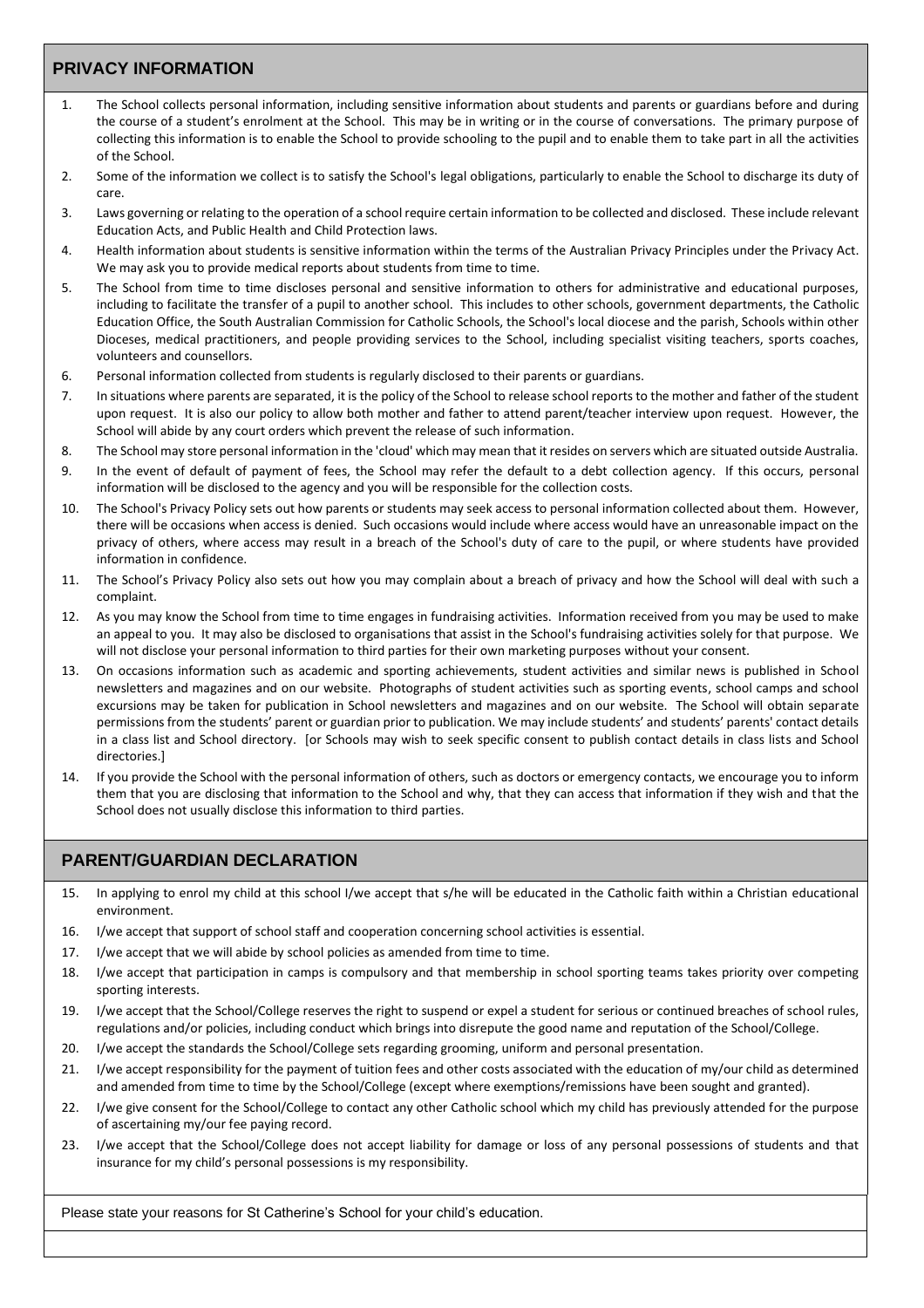| I declare that all of the information provided in this application is, to the best of my knowledge, true and accurate.                                                                                                                                                                                                                                                                    |                                                                                        |                                                                                                                 |  |        |  |  |
|-------------------------------------------------------------------------------------------------------------------------------------------------------------------------------------------------------------------------------------------------------------------------------------------------------------------------------------------------------------------------------------------|----------------------------------------------------------------------------------------|-----------------------------------------------------------------------------------------------------------------|--|--------|--|--|
|                                                                                                                                                                                                                                                                                                                                                                                           |                                                                                        |                                                                                                                 |  |        |  |  |
|                                                                                                                                                                                                                                                                                                                                                                                           |                                                                                        |                                                                                                                 |  |        |  |  |
|                                                                                                                                                                                                                                                                                                                                                                                           |                                                                                        |                                                                                                                 |  |        |  |  |
|                                                                                                                                                                                                                                                                                                                                                                                           |                                                                                        |                                                                                                                 |  |        |  |  |
|                                                                                                                                                                                                                                                                                                                                                                                           |                                                                                        |                                                                                                                 |  |        |  |  |
|                                                                                                                                                                                                                                                                                                                                                                                           |                                                                                        |                                                                                                                 |  |        |  |  |
| <b>PLEASE NOTE</b><br>In due course you will be contacted regarding your application for enrolment. If you accept an offer of<br>enrolment, the terms and conditions detailed in this Application for Enrolment are incorporated in the<br>Enrolment Contract. Enrolment Interviews commence approximately 2 years prior to commencement date<br>and continue until year levels are full. |                                                                                        |                                                                                                                 |  |        |  |  |
|                                                                                                                                                                                                                                                                                                                                                                                           |                                                                                        | I acknowledge and, if my application is successful, accept all of the above terms and conditions (clauses 1-23) |  |        |  |  |
|                                                                                                                                                                                                                                                                                                                                                                                           |                                                                                        |                                                                                                                 |  |        |  |  |
|                                                                                                                                                                                                                                                                                                                                                                                           |                                                                                        |                                                                                                                 |  |        |  |  |
|                                                                                                                                                                                                                                                                                                                                                                                           |                                                                                        |                                                                                                                 |  |        |  |  |
|                                                                                                                                                                                                                                                                                                                                                                                           |                                                                                        |                                                                                                                 |  |        |  |  |
|                                                                                                                                                                                                                                                                                                                                                                                           |                                                                                        |                                                                                                                 |  |        |  |  |
|                                                                                                                                                                                                                                                                                                                                                                                           |                                                                                        |                                                                                                                 |  |        |  |  |
|                                                                                                                                                                                                                                                                                                                                                                                           | <b>OTHER INFORMATION</b>                                                               |                                                                                                                 |  |        |  |  |
|                                                                                                                                                                                                                                                                                                                                                                                           |                                                                                        | Do you have any outstanding school fees with another school?                                                    |  | YES/NO |  |  |
|                                                                                                                                                                                                                                                                                                                                                                                           |                                                                                        |                                                                                                                 |  |        |  |  |
| Please attach the following items (if applicable) to your application:                                                                                                                                                                                                                                                                                                                    |                                                                                        |                                                                                                                 |  |        |  |  |
|                                                                                                                                                                                                                                                                                                                                                                                           |                                                                                        |                                                                                                                 |  |        |  |  |
| $\Box$                                                                                                                                                                                                                                                                                                                                                                                    | A copy of the birth certificate (or extract) (or current passport)                     |                                                                                                                 |  |        |  |  |
| $\Box$                                                                                                                                                                                                                                                                                                                                                                                    | An application fee of \$88 per enrolment is attached                                   |                                                                                                                 |  |        |  |  |
| $\Box$                                                                                                                                                                                                                                                                                                                                                                                    | Baptismal certificate                                                                  |                                                                                                                 |  |        |  |  |
| $\Box$                                                                                                                                                                                                                                                                                                                                                                                    | Latest school report and/or reference from previous schools                            |                                                                                                                 |  |        |  |  |
| $\Box$                                                                                                                                                                                                                                                                                                                                                                                    | Copies of any national tests results (e.g. NAPLAN) where available                     |                                                                                                                 |  |        |  |  |
| $\Box$                                                                                                                                                                                                                                                                                                                                                                                    |                                                                                        |                                                                                                                 |  |        |  |  |
| $\Box$                                                                                                                                                                                                                                                                                                                                                                                    | Any Court order, Parenting Plan or related information affecting your child            |                                                                                                                 |  |        |  |  |
|                                                                                                                                                                                                                                                                                                                                                                                           | Documentation relating to special needs (any reports, action plans, assessments, etc.) |                                                                                                                 |  |        |  |  |
| $\Box$<br>Letter of support/reference from your Parish Priest / Minister of Religion                                                                                                                                                                                                                                                                                                      |                                                                                        |                                                                                                                 |  |        |  |  |
|                                                                                                                                                                                                                                                                                                                                                                                           |                                                                                        |                                                                                                                 |  |        |  |  |
|                                                                                                                                                                                                                                                                                                                                                                                           |                                                                                        |                                                                                                                 |  |        |  |  |
|                                                                                                                                                                                                                                                                                                                                                                                           |                                                                                        |                                                                                                                 |  |        |  |  |
|                                                                                                                                                                                                                                                                                                                                                                                           |                                                                                        |                                                                                                                 |  |        |  |  |
|                                                                                                                                                                                                                                                                                                                                                                                           |                                                                                        |                                                                                                                 |  |        |  |  |
|                                                                                                                                                                                                                                                                                                                                                                                           |                                                                                        |                                                                                                                 |  |        |  |  |
|                                                                                                                                                                                                                                                                                                                                                                                           |                                                                                        | PLEASE ATTACH THE REQUIRED DOCUMENTS HERE                                                                       |  |        |  |  |
|                                                                                                                                                                                                                                                                                                                                                                                           |                                                                                        |                                                                                                                 |  |        |  |  |